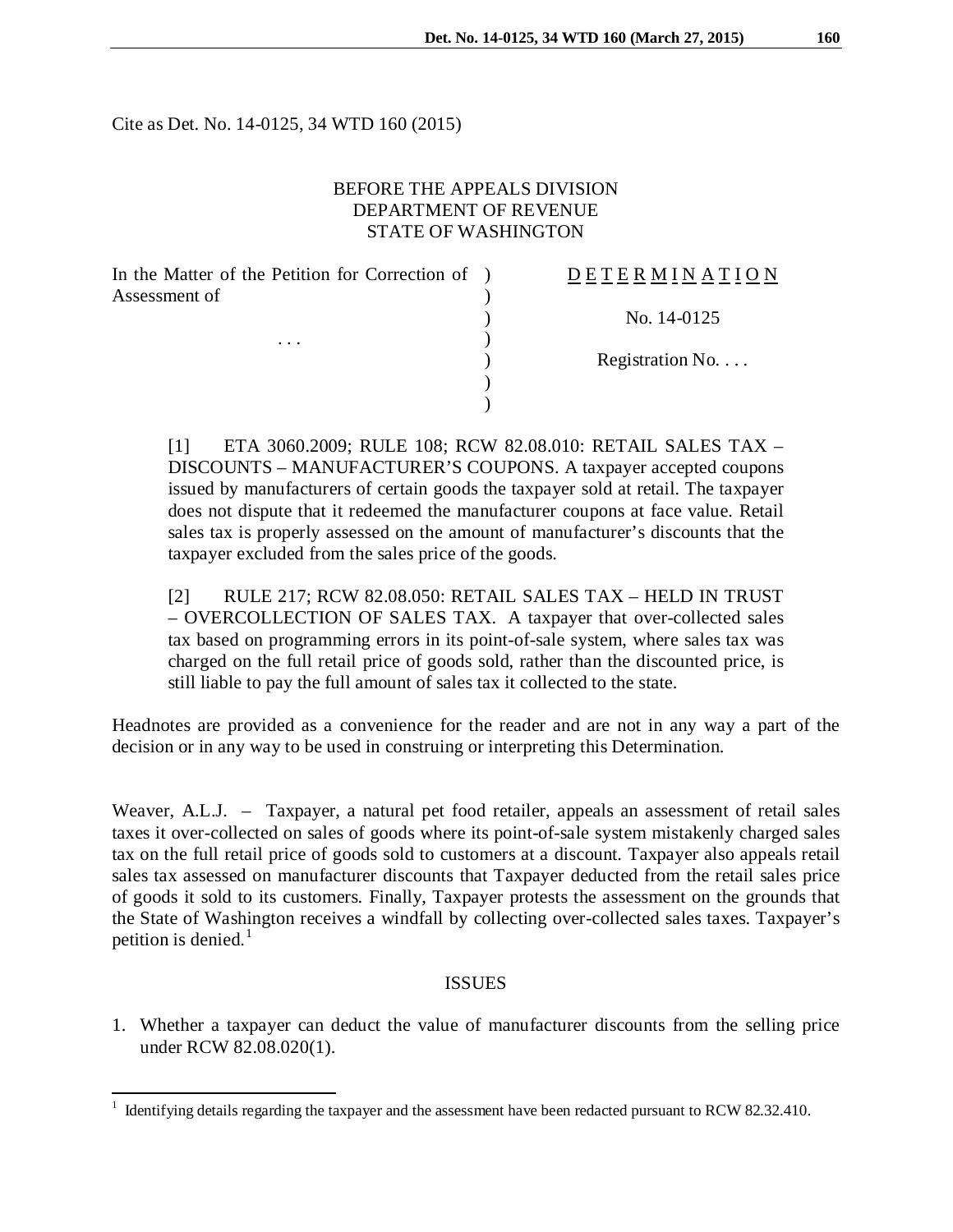- 2. Whether the face value of coupons tendered by customers is part of the selling price and subject to retail sales tax under RCW 82.08.020(1).
- 3. Whether, under RCW 82.08.050 and WAC 458-20-217, a taxpayer who over-collected sales tax is required to remit the over-collected amounts to the Department of Revenue.

### FINDINGS OF FACT

[Taxpayer] operates retail stores at multiple locations in Washington and specializes in the sale of natural pet foods, treats, and supplements. The Audit Division of the Department of Revenue (Department) audited Taxpayer's records for the period of January 1, 2008 through December 31, 2011.

The Audit Division reconciled the collected retail sales tax amounts Taxpayer recorded in its records with the amounts remitted on its excise tax returns. The reconciliation compared retail sales tax collected throughout the audit period at all of Taxpayer's retail locations with the total amounts remitted on its excise tax returns. The Audit Division identified collected retail sales tax that was not remitted to the Department.

Taxpayer claims that the differences identified by the Audit Division are related to coupons it accepted from its customers. These differences were due to programming errors in Taxpayer's point-of-sale (POS) systems at its [Washington] locations. Taxpayer offered coupons and discounts to its customers, including a frequent buyer program. Frequent buyers received a store coupon for a certain number of dollars off their next purchase when they met certain prerequisites. Taxpayer claims that it reported income, net of discounts, on its excise tax returns. Due to the programming errors, Taxpayer mistakenly charged retail sales tax on the full selling price of items, even when the selling price was discounted. In other words, Taxpayer was charging sales tax on the pre-discounted price. The Audit Division assessed Taxpayer the amount of over-collected retail sales tax.

Taxpayer also accepts coupons issued by manufacturers of certain products it sells. These coupons offered a price reduction on goods sold by Taxpayer. Taxpayer failed to charge retail sales tax on the value of the manufacturers' discounts. The Audit Division assessed retail sales tax on the value of those discounts. On September 12, 2012, the Audit Division issued Taxpayer an assessment totaling  $\$\dots$ , which included  $\$\dots$  in retail sales tax,  $\$\dots$  in use tax/deferred sales tax, and \$. . . in interest. Taxpayer filed a timely appeal.

### ANALYSIS

Washington imposes a retail sales tax on each retail sale in this state, which is equal to a percentage of the "selling price." RCW 82.08.020(1). "Selling price" includes "sales price," which means the total amount of consideration, including cash, credit, property, and services, for which tangible personal property are sold. RCW 82.08.010(1)(a). "Selling price" or "sales price" does not include "discounts, including cash, term, or coupons that are not reimbursed by a third party that are allowed by a seller and taken by a purchaser on a sale." RCW 82.08.010(1)(b).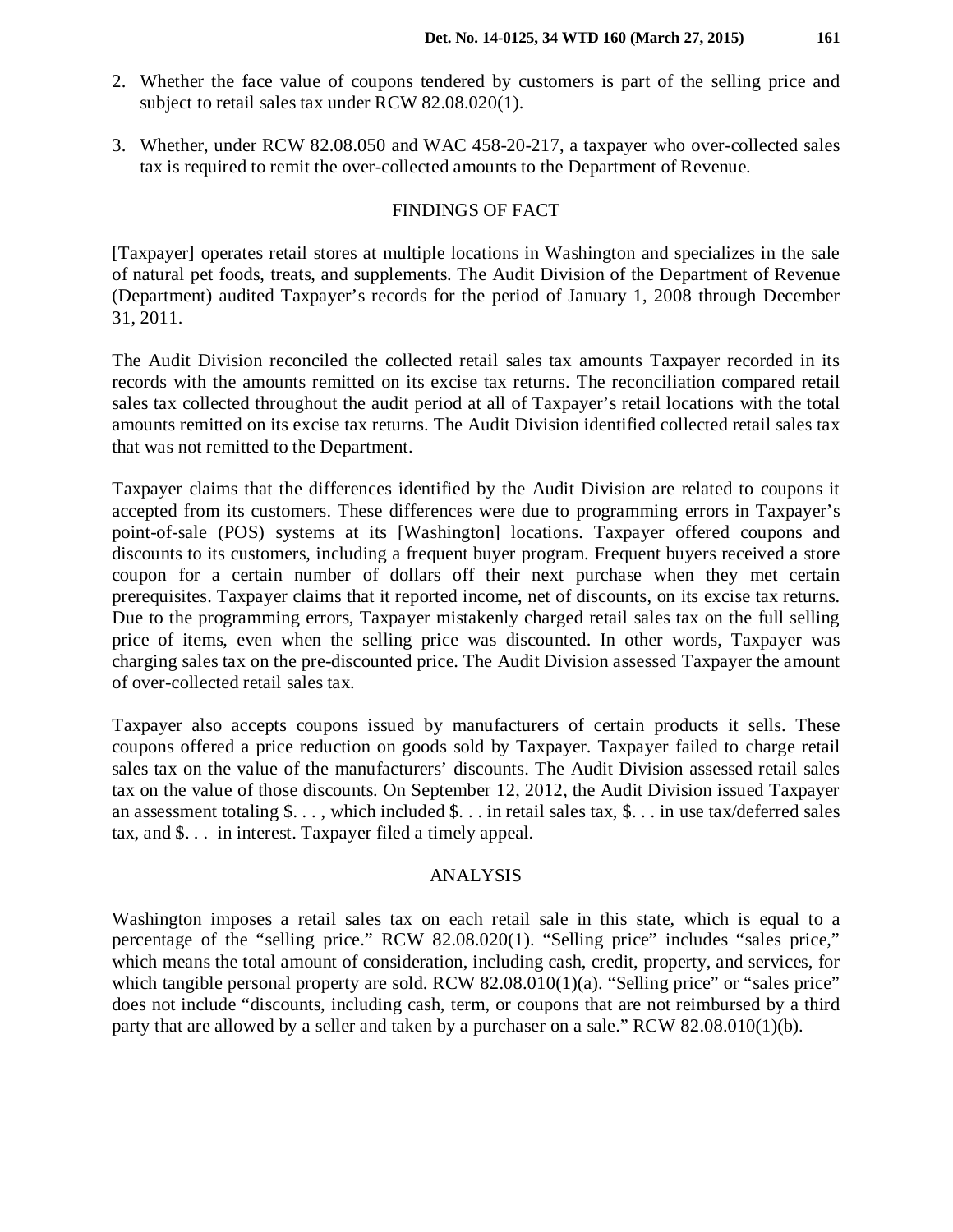Discounts are excluded from selling price under specified circumstances. WAC 458-20-108 (Rule 108) is the administrative rule that governs discounts. Rule 108(5) reads as follows (in pertinent part):

**Discounts**. The selling price of a service or of an article of tangible personal property does not include the amount of bona fide discounts actually taken by the buyer and the amount of such discount may be deducted from gross proceeds of sales providing such amount has been included in the gross amount reported.

(a) Discounts are not deductible under the retail sales tax when such tax is collected upon the selling price before the discount is taken and no portion of the tax is refunded to the buyer.

Rule 108(5).

The Audit Division disallowed certain deductions on Taxpayer's excise tax returns for coupons issued by a manufacturer. ETA 3060.2009 addresses coupons issued by manufacturers or distributors redeemable anywhere the manufacturer's products are sold. It reads, in relevant part, as follows:

These coupons, like those described above, offer a price reduction of a specified amount on the purchase of specified items. The essential difference is that the manufacturer or distributor will redeem these coupons when they are turned in by the retailer. Redemption is usually at full face value plus a small handling charge. Thus, the retailer actually receives the full retail price for the articles sold and the sales cannot be treated as having been discounted. Accordingly, the retail sales tax is due on the full retail price.

ETA 3060.2009. . . . In this case, Taxpayer accepted coupons issued by manufacturers of certain goods Taxpayer sold at retail. Taxpayer does not dispute that it redeemed the manufacturer coupons at face value. . . . The Audit Division properly assessed retail sales tax on the amount of the manufacturer's discounts that Taxpayer excluded from the sales price of its goods.

Taxpayer also offered its customers coupons and discounts, including a frequent buyer program, which were bona fide discounts that reduced Taxpayer's gross proceeds of sales. ETA 3060.2009 addresses coupons issued by retail stores, like Taxpayer, and redeemable only at that store or affiliated stores of a chain as follows, as follows:

[C]oupons offer a reduced price for a specific item upon presentation at the store. The coupons are usually published in a newspaper or handbill advertisement. The retail merchant absorbs the discount or price reduction. The price reduction is a true discount and retail sales tax is applicable only to the amount actually paid by the customer.

ETA 3060.2009. There is no dispute in this case that the retail sales tax was applicable only to the amount paid by Taxpayer's frequent buyer customers and its customers using coupons. The issue is that Taxpayer over-collected retail sales tax based on the pre-discount price of goods.

Taxpayer's final issue on appeal is a protest of the Department assessing it for retail sales tax amounts it collected and failed to remit. Taxpayer was over-collecting sales tax based on programming errors in its POS system which caused the POS system to charge sales tax on pre